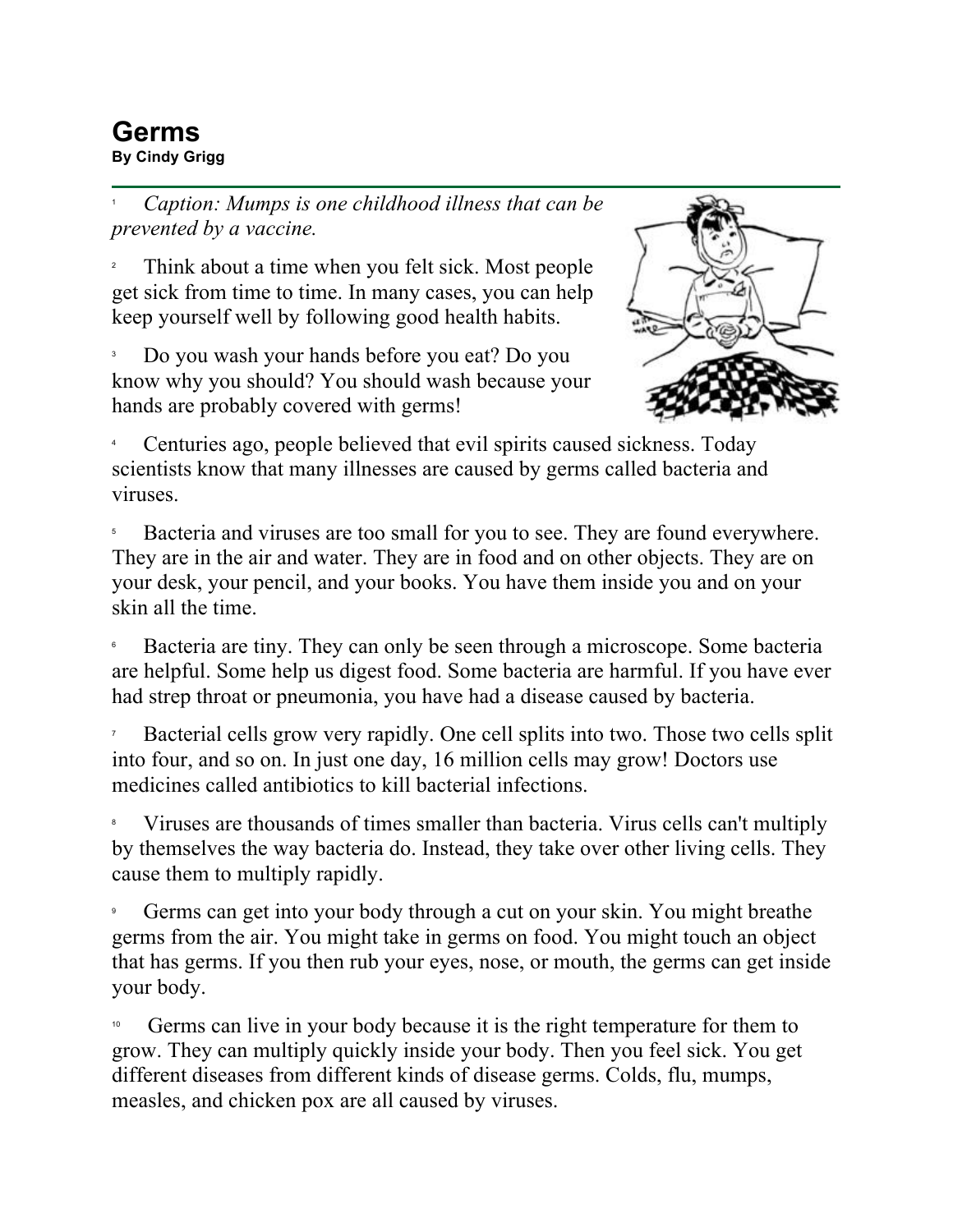<sup>11</sup> Bacteria can cause strep throat and pneumonia. Medicines called antibiotics can kill many kinds of bacteria that cause diseases. Taking antibiotics for a disease caused by certain bacteria can help a sick person get well. But antibiotics cannot help a sick person if their sickness is caused by a virus.

<sup>12</sup> You can help keep yourself well by keeping your skin clean. Washing with soap and water can get rid of many germs on your skin. Eating healthy food and getting enough exercise and sleep can help keep your body strong enough to fight off many germs. Always cover your nose and mouth when you sneeze or cough. This helps to stop germs from spreading from you to another person. Don't share a glass with anyone.

13 Vaccines are used to protect you from some diseases. A vaccine is made from the dead or weakened germs that cause a disease. It is usually given to children by an injection (a shot). Sometimes it is given as a liquid you swallow. Today there are vaccines for many childhood illnesses. These illnesses killed many children before the vaccines were invented.

Today we are lucky. We know many ways to stay healthy. Now you know about germs. When lunch is ready - wash your hands!

Copyright © 2010 edHelper